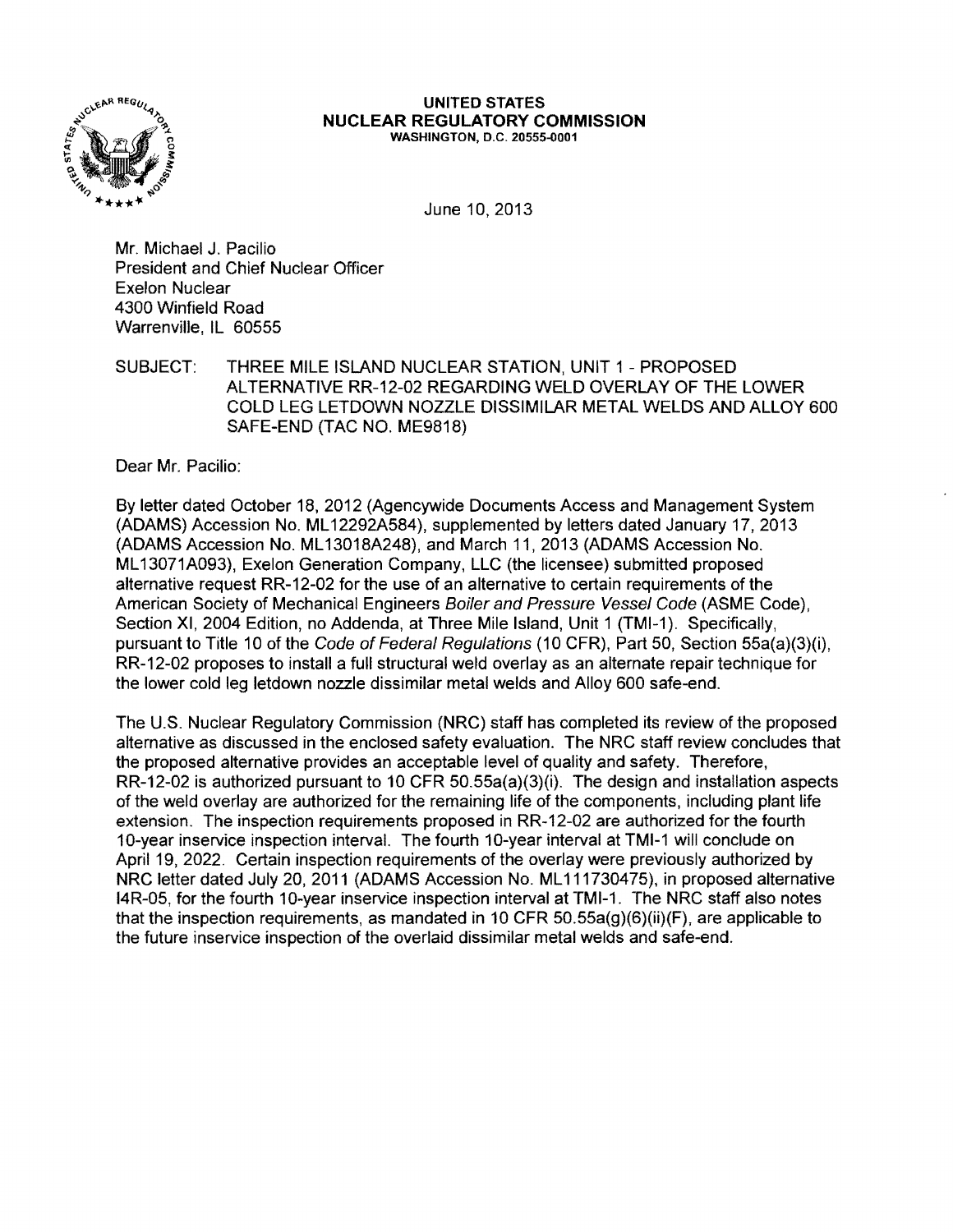M. Pacilio  $-2-$ 

If you have any questions, please contact the TMI-1 Project Manager, Mr. Peter J. Bamford, at 301-415-2833.

Sincerely,

ىن م

Veronica Rodriguez, Acting Chief **Plant Licensing Branch I** Division of Operating Reactor Licensing Office of Nuclear Reactor Regulation

 $\omega$ 

Docket No. 50-289

Enclosure: Safety Evaluation

 $\mathcal{A}^{\pm}$ 

cc w/encl: Distribution via ListServ  $\bar{\tau}$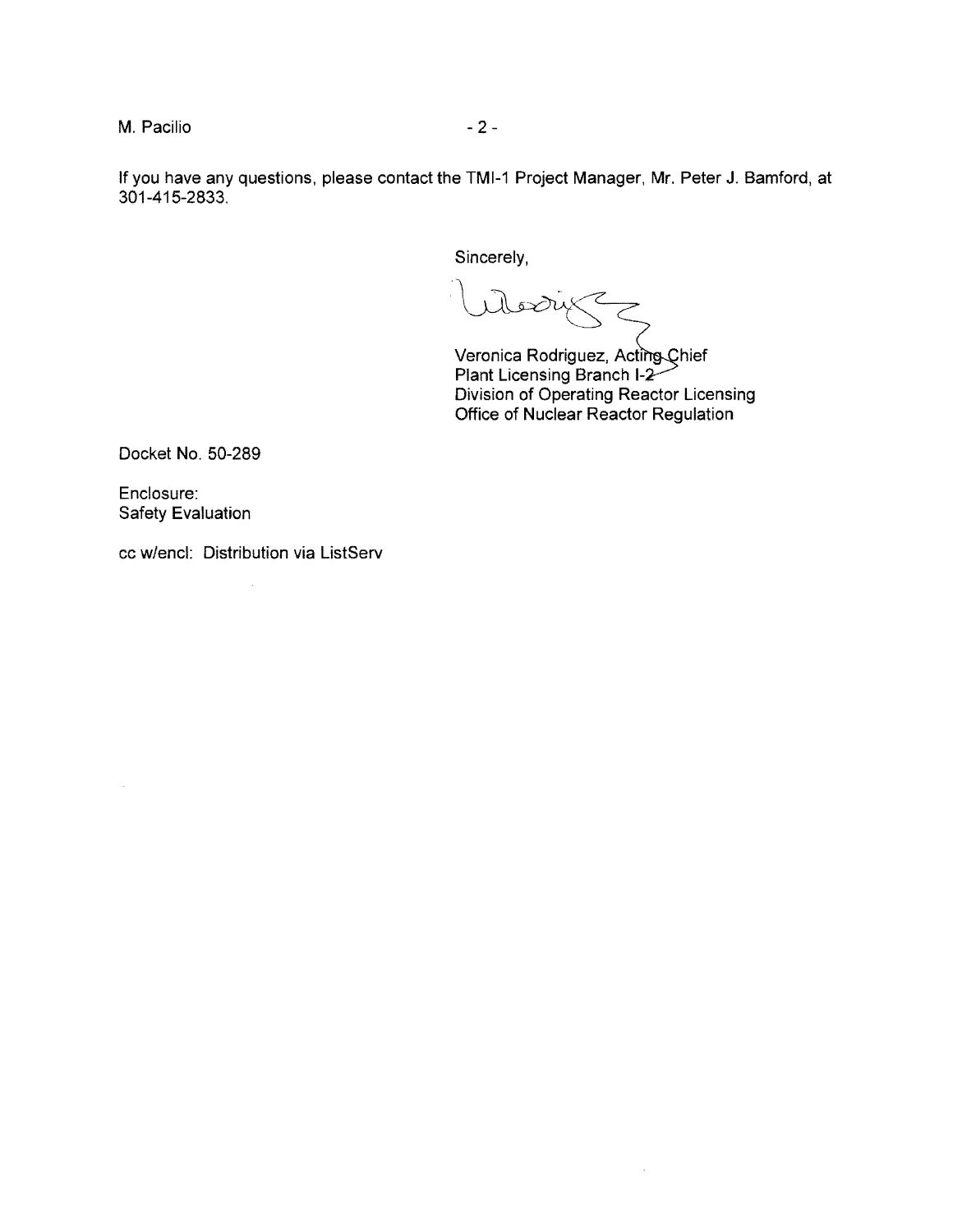

# SAFETY EVALUATION BY THE OFFICE OF NUCLEAR REACTOR REGULATION

## PROPOSED ALTERNATIVE REGARDING WELD OVERLAY OF THE LOWER COLD LEG

## LETDOWN NOZZLE DISSIMILAR METAL WELDS AND ALLOY 600 SAFE-END

## REQUEST NO. RR-12-02

## EXELON GENERATION COMPANY, LLC

## THREE MILE ISLAND NUCLEAR STATION, UNIT 1

## DOCKET NO. 50-289

## 1.0 INTRODUCTION

By letter dated October 18,2012 (Agencywide Documents Access and Management System (ADAMS) Accession No. ML 12292A584), supplemented by letters dated January 17, 2013 (ADAMS Accession No. ML 13018A248), and March 11, 2013 (ADAMS Accession No. ML 13071A093), Exelon Generation Company, LLC (the licensee) submitted proposed alternative request RR-12-02 for the use of an alternative to certain requirements of the American Society of Mechanical Engineers Boiler and Pressure Vessel Code (ASME Code), Section XI, 2004 Edition, no Addenda, at Three Mile Island, Unit 1 (TMI-1). Specifically, pursuant to Title 10 of the Code of Federal Regulations (10 CFR), Part 50, Section 55a(a)(3)(i), RR-12-02 proposes to install a full structural weld overlay (FSWOL) as an alternate repair technique for the lower cold leg letdown nozzle dissimilar metal welds (DMWs) and Alloy 600 safe-end.

A DMW is a weld that joins two pieces of metal that are not of the same material. The DMW is made of nickel-based Alloy 82/182 material, which is susceptible to primary water stress-corrosion cracking (PWSCC) in the pressurized-water reactor (PWR) environment. The weld overlay is a process by which a PWSCC-resistant weld metal is deposited on the outside surface of the Alloy 82/182 DMWs to form a new pressure boundary.

## 2.0 REGULATORY EVALUATION

Pursuant to 10 CFR 50.55a(g)(4), ASME Code Class 1, 2, and 3 components (including supports) must meet the requirements, except the design and access provisions and the preservice examination requirements, set forth in the ASME Code, Section XI, "Rules for Inservice Inspection (lSI) of Nuclear Power Plant Components," to the extent practical, within the limitations of design, geometry, and materials of construction of the components. The regulations require that inservice examination of components and system pressure tests conducted during the first 10-year interval and subsequent intervals comply with the

**Enclosure**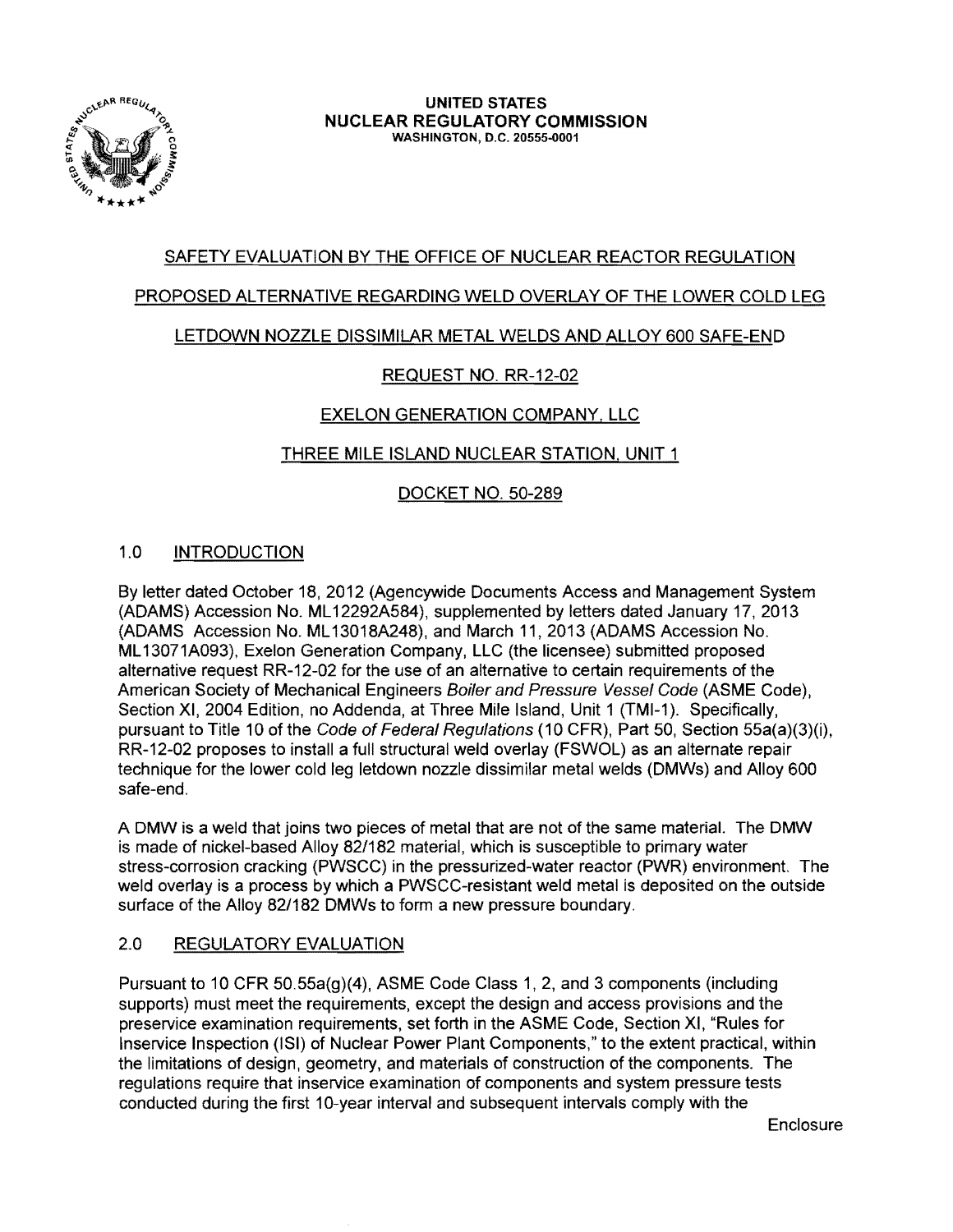requirements in the latest edition and addenda of Section XI of the ASME Code, incorporated by reference in 10 CFR 50.55a(b), 12 months prior to the start of the 120-month interval, subject to the limitations and modifications listed therein.

Pursuant to 10 CFR 50.55a(a)(3), alternatives to ASME Code requirements may be authorized by the Nuclear Regulatory Commission (NRC) if the licensee demonstrates that: (i) the proposed alternatives provide an acceptable level of quality and safety, or (ii) compliance with the specified requirements would result in hardship or unusual difficulty without a compensating increase in the level of quality and safety.

Based on the above, and subject to the following technical evaluation, the NRC staff finds that regulatory authority exists for the licensee to request, and the NRC staff to authorize, the alternative requested by the licensee.

The Code of Record for the fourth 10-year lSI interval at TMI-1 is the 2004 Edition with no Addenda of the ASME Code, Section XI. The fourth 10-year interval began on April 20, 2011, and concludes on April 19, 2022, including the one year extension allowed by paragraph IWA-2430(d)(1) of ASME Section XI.

## 3.0 TECHNICAL EVALUATION

### 3.1 ASME Code Component(s) Affected

The licensee stated that the affected components are safe-end to nozzle weld, MU-394BM, and elbow to safe-end weld, MU-395BM, of the 'C' Cold Leg Letdown piping. The welds are ASME Code Class 1. The Nominal Pipe Size (NPS) is  $2\frac{1}{2}$  inches and the nominal wall thickness is 0.375 inches.

The nozzle is made of carbon steel (P-No. 1). The safe-end and welds MU-394BM and MU-395BM are made of nickel-based alloy (P-No. 43). The elbow is made of stainless steel (P-No. 8). The examination category of these components is based on ASME Code Case N-722-1 and N-770-1, as conditioned in 10 CFR  $50.55a(g)(6)(ii)(E)$  and (F), respectively.

### 3.2 Licensee's Proposed Alternative

The licensee proposes to apply a preemptive FSWOL to the 'C' lower cold leg letdown nozzle safe-end to nozzle DMW, Alloy 600 safe-end, and elbow to safe-end DMW. The licensee plans to install the FSWOL during the refueling outage in fall 2013 (T1R20). The licensee's installation plan for the weld overlay includes a weld configuration that is conducive for ultrasonic (UT) examination of the DMWs in accordance with Code Case N-770-1.<sup>1</sup> The licensee stated that the current configuration allows no coverage for circumferential flaws and 37.6 percent coverage for axial flaws on the safe-end to elbow DMW.

 $\mathbf{1}$ ASME Code Case N-770-1. "Alternative Examination Requirements and Acceptance Standards for Class 1 PWR Piping and Vessel Nozzle Butt Welds Fabricated With UNS N06082 or UNS W86182 Weld Filler Material With or Without Application of Listed Mitigation Activities, Section XI, Division 1." ASME Code Case N-770-1 is conditioned by 10 CFR SO.S5a(g)(6)(ii)(F).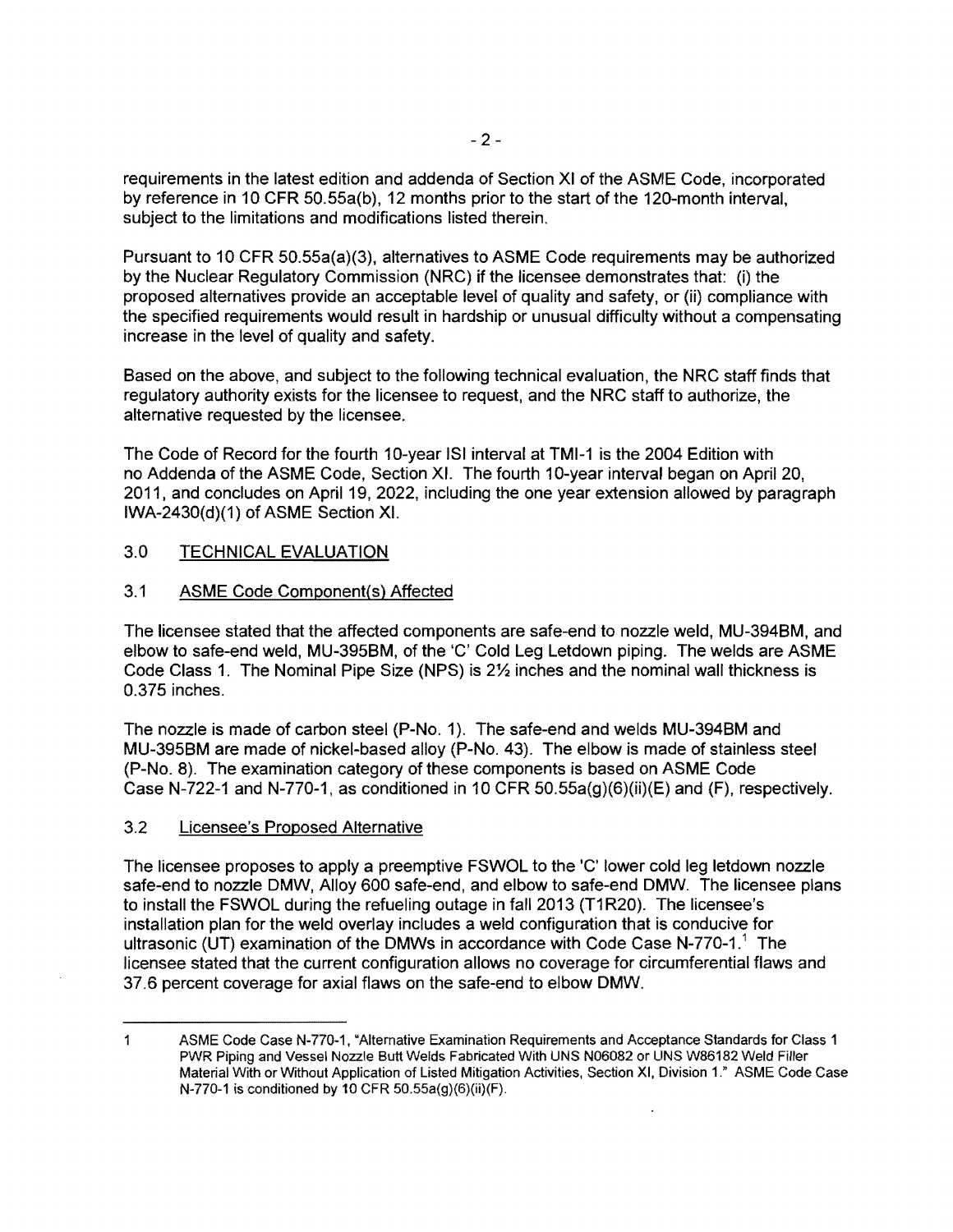The licensee stated that FSWOLs have been used for several years on piping of both Boiling-Water Reactor (BWR) and PWR components to arrest the growth of existing flaws while establishing a new structural pressure boundary. Currently, there are no generically accepted criteria for a licensee to apply a FSWOL onto Alloy 82/182 DMWs. ASME Code Section XI, 2004 Edition, no Addenda is applicable for the TMI-1 Section XI Repair/Replacement Program, but does not contain the needed requirements for FSWOLs. FSWOLs have been applied to DMWs in other components in the PWR industry. The licensee proposes to use the guidance of ASME Section XI Code Case N-740-2,<sup>2</sup> for application of a FSWOL to the lower cold leg letdown nozzle safe-end to nozzle DMW, Alloy 600 safe-end, and elbow to safe-end DMWat TMI-1.

The licensee proposes that final UT examination of the finished FSWOL will be performed using Electric Power Research Institute (EPRI) Performance Demonstration Initiative (PDI) demonstrated UT examination procedures and personnel in lieu of ASME Section XI, Appendix VIII, Supplement 11. The use of the PDI examination program was proposed by the licensee in alternative 14R-05, and was approved by the NRC by letter dated July 20, 2011 (ADAMS Accession No. ML 111730475), for the fourth lSI interval at TMI-1.

The licensee stated that Code Case N-740-2 has been used as a basis for applying FSWOLs at other PWR plants. The letdown nozzle FSWOL will extend around the full circumference of the DMWs and safe-end as required by Code Case N-740-2. The licensee will determine the specific thickness and length according to the guidance provided in Code Case N-740-2. The licensee stated that the FSWOL will completely cover the DMWs and Alloy 600 safe-end and will also cover the necessary adjacent ferritic steel nozzle and stainless steel elbow base material with Alloy 52M material to the extent that PWSCC susceptible material is mitigated and examination capability is maintained for adjacent welds. The licensee stated that the purpose for this FSWOL approach is to produce a single FSWOL covering both DMWs thereby also providing the weld geometry required to perform the final UT examination and obtaining the necessary examination volume coverage.

Prior to installation of the FSWOL, in accordance with 10 CFR 50.55a(g)(6)(ii)(E), the licensee will complete a bare metal visual examination of the nozzle to safe-end and safe-end to elbow DMWs after the insulation is removed in the area around the nozzle and DMW areas to ensure that no through-wall (TW) cracks exist prior to applying the FSWOL. The licensee will not perform UT examinations in accordance with 10 CFR 50.55a(g)(6)(ii)(F) prior to performing the FSWOL. The licensee stated that this approach will result in the welds affected by this FSWOL being classified as inspection Item F per Code Case N-770-1 after installation of the FSWOL. The licensee will examine the completed FSWOL during the 2013 refueling outage as required by Code Cases N-740-2 and N-770-1 (as conditioned by 10 CFR  $50.55a(g)(6)(ii)(F)$ ). The licensee will perform subsequent UT examinations, as required by Code Case N-770-1, as conditioned by 10 CFR 50.55a(g)(6)(ii)(F) or other requirements approved by the NRC. The proposed alternative 14R-05, previously approved for use at TMI-1, addresses ASME Section XI, Appendix VIII, Supplement 11 qualification requirements for examination of FSWOLs using

2

ASME Code Case N-740-2, "Full Structural Dissimilar Metal Weld Overlay for Repair or Mitigation of Class 1, 2, and 3 Items, Section XI, Division 1."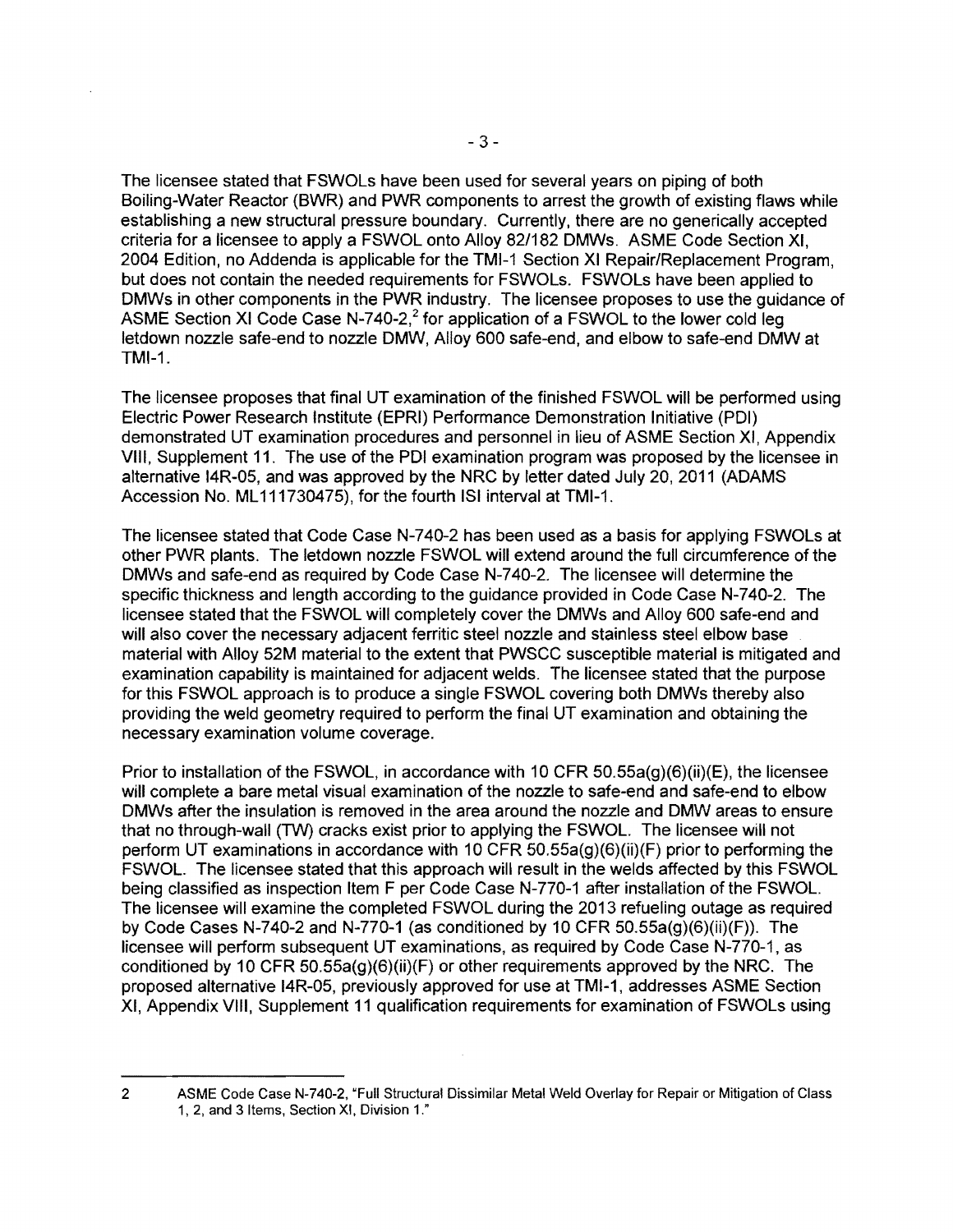the PDI program examination procedures. This alternative is applicable to existing and future structural weld overlays and is applicable to all fourth lSI interval examinations on this weld overlay.

The licensee stated that it will perform preservice UT examination to the maximum extent practicable for searching for axial and circumferential flaws. Based upon the currently understood configuration and design, the licensee anticipates 100 percent UT examination coverage in both circumferential directions searching for axially oriented flaws. Additionally, 100 percent UT examination coverage is anticipated in the downstream-oriented axial scan direction searching for circumferential flaws. The licensee indicated that the geometry of the stainless steel elbow limits UT examination coverage at the intrados of the elbow which results in a reduction of coverage. Therefore, the licensee stated that UT examination scans in the upstream axial direction, searching for circumferential flaws in the axial scan are expected to achieve approximately 93 percent coverage. This coverage (axial scan) will not interrogate 100 percent of the susceptible material volume in one of the four directions in the intrados region. The combined coverage for all four examination directions is expected to be approximately 98 percent because of the inherent scan limitation of the elbow. However, depending on actual final conditions, UT examination coverage may be less than 98 percent, but it is still expected to at least be greater than 90 percent.

Per Code Case N-740-2, Paragraph 1.2(d), prior to FSWOL application, the licensee will perform a liquid penetrant (PT) examination of the area where welding will occur, with the acceptance criteria that no indication with a major dimension greater than 1/16 inch is permitted. The licensee will remove or reduce rejectable indications to within the acceptance criteria, and perform the PT examination again. If any indication(s) do require repair, the licensee will complete the repair and perform PT on the repair area for final acceptance. In the application dated October 18, 2012, the licensee stated that:

TMI-1 intends to perform additional PT examination of the base metal/FSWOL as follows:

- On the base metal and existing DMWs after surface conditioning but prior to installing the FSWOL.
- After excavation of any unacceptable flaws.
- On the final FSWOL.
- After grinding on unacceptable indications.
- After completed repairs.

The licensee will perform UT examination of the completed FSWOL and after completing any repairs (if necessary) to the FSWOL. The licensee will provide the NRC with the results of the UT examination of the FSWOL within 30 days after the completion of the last UT examination of the FSWOL during the fall 2013 T1R20 refueling outage. In the letter dated January 17, 2013, the licensee submitted the supporting design analyses for the FSWOL to the NRC staff for review.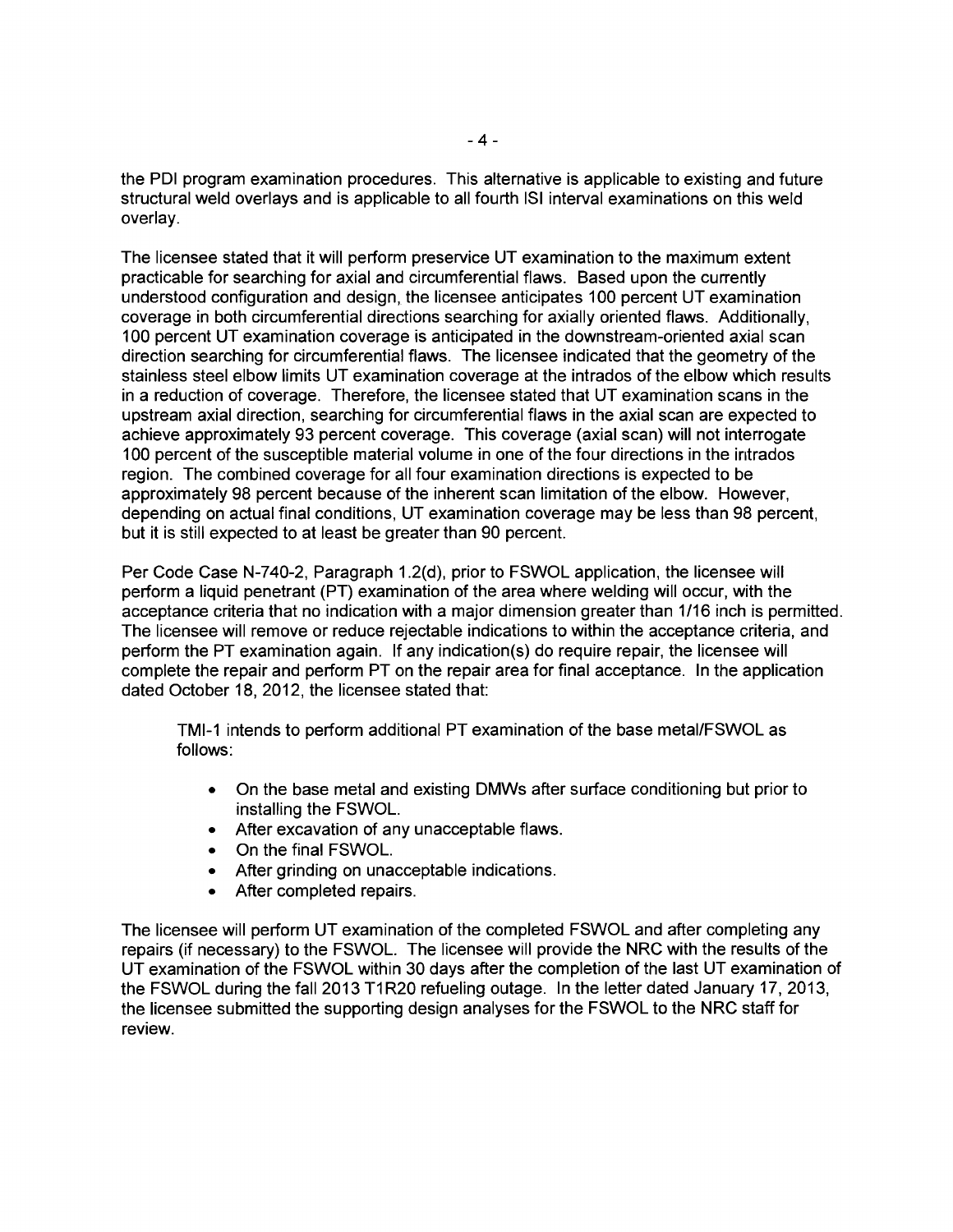The licensee's design analysis included the following aspects of the FSWOL design:

- FSWOL structural sizing based on the maximum observed or assumed defect. Assumed flaw size is 100 percent TW circumferential flaw for the entire circumference and a 100 percent TW axial flaw that extends the combined length of the Alloy 82 DMWs and Alloy 600 safe-end.
- Design loads.
- A finite element model of the nozzle and associated components.
- Residual stress analysis that includes consideration of a severe inside diameter repair (assumed to be 50 percent TW, and 100 percent around the circumference, from the inside surface).
- ASME Code, Section III evaluation of the final configuration.
- Crack growth evaluation that uses a conservative flaw growth rate and either assumes an existing detected flaw size or assumed flaw size (75 percent TW in both axial and circumferential directions), whichever is greater.
- Effects of the FSWOL on the adjacent piping system.

The licensee will use a mechanized Gas Tungsten Arc Welding (GTAW) process and the ambient temperature temper bead method with ERNiCrFe-7A (referred to as Alloy 52M) weld metal. The licensee stated that when temper bead welding is not required, manual GTAW with Alloy 52M is an acceptable alternative to the mechanized GTAW for local repairs of weld defects or if additional weld metal is required locally to form the final FSWOL contour. The licensee will use shielded metal arc welding (SMAW) using Alloy 152 (ENiCrFe-7), or GTAW using Alloy 82 (ERNiCr-3), only to repair indications in the existing DMWs prior to FSWOL installation. The licensee will use Alloy 82 (ERNiCr-3) for a small segment of the sulfur mitigation layer to bridge between the stainless steel elbow and existing Alloy 82 DMW.

The licensee explained that monitoring of preheat and interpass temperature is necessary to assure the field welding heat input remains within qualified parameters. The licensee will monitor weld preheat temperature and heat input using calibrated contact pyrometers. The licensee will measure the interpass temperature multiple times within each layer. The licensee intends to install one or more sulfur mitigation layer(s) to prevent hot cracking of the Alloy 52M material due while welding on existing stainless steel materials. The licensee is aware of industry hot cracking that has been observed when welding Alloy 52M over a stainless steel material. In order to minimize the potential for cracking during installation of the letdown nozzle FSWOL at TMI-1, the licensee has established criteria and parameters for control of the welding process. As an example, the licensee has determined welding heat input range to minimize weld metal contamination from the existing elbow materials.

The FSWOL design includes no welding on cast stainless steel material, as the elbow construction is of wrought materials. Additionally, the licensee has reviewed the elbow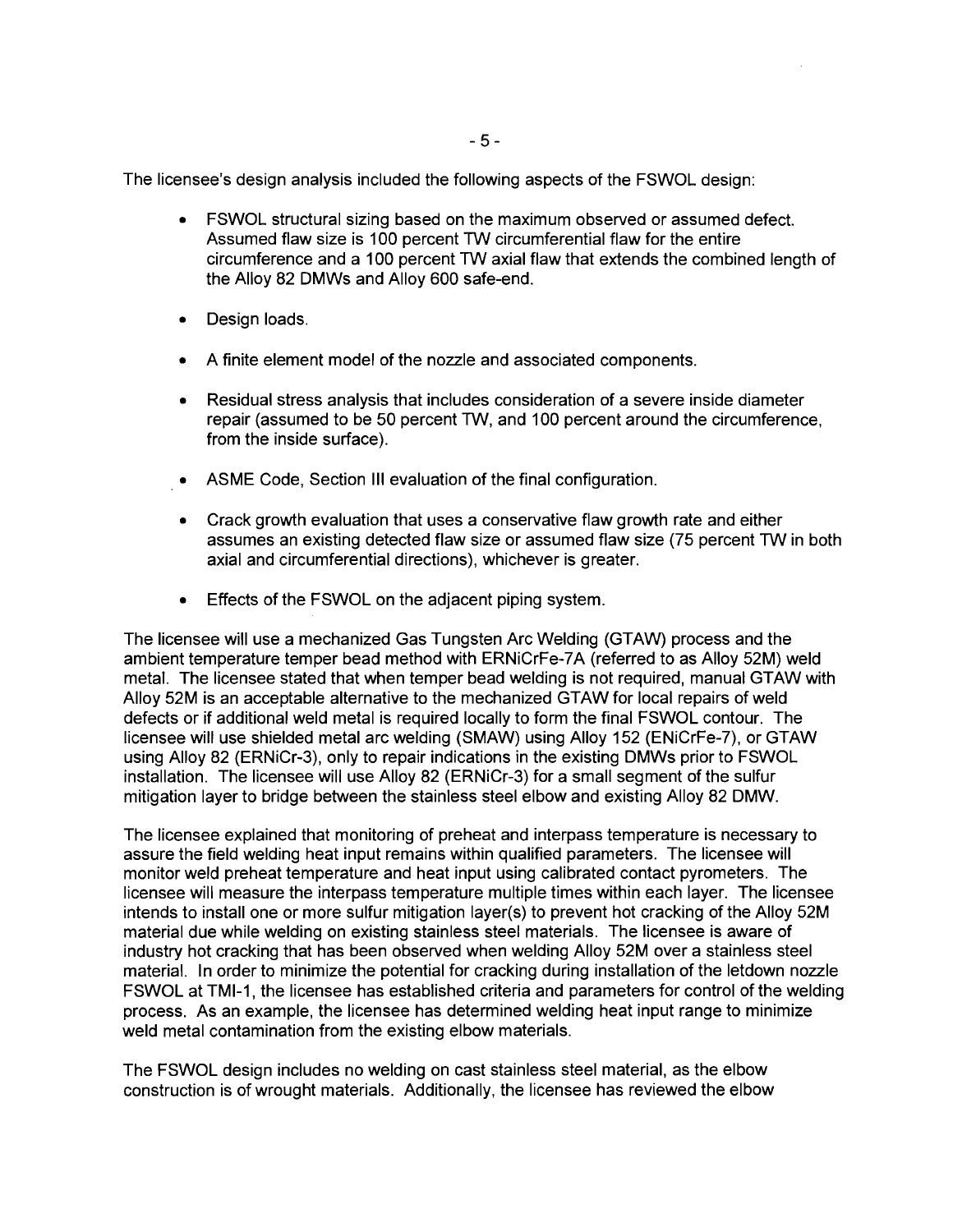chemistries (from the Certified Material Test Report data) and weld geometry to determine the level of risk for hot cracking when welding Alloy 52M over stainless steel base material. This review will result in specific mitigation efforts that will be employed during the installation of the FSWOL. The licensee will implement weld parameters and techniques specially developed for welding over stainless steel and Alloy 82 DMWs to prevent cracking.

In the January 17, 2013, letter, the licensee clarified that the design and installation of the FSWOL are applicable to the current fourth lSI interval and the remaining service life of the plant. The fourth lSI interval began on April 20, 2011, and will conclude on April 19, 2022.

The licensee will schedule and perform subsequent inservice examinations in accordance with schedules and technical requirements acceptable to the NRC as discussed in 10 CFR 50.55a(g)(6)(ii)(F).

### 3.3 NRC Staff Evaluation

#### 3.3.1 General Discussion

The NRC staff has not approved ASME Code Case N-740-2; therefore, it uses the following documents to evaluate Relief Request RR-12-02:

The NRC staff used Code Case N-504-4, "Alternative Rules for Repair of Class 1, 2, and 3 Austenitic Stainless Steel Piping Section XI, Division 1,<sup>n</sup> which is conditionally accepted in Regulatory Guide (RG) 1.147, Revision 16, "Inservice Inspection Code Case Acceptability, ASME Section XI, Division 1." As a condition of NRC approval, the ASME Code, Section XI, Appendix A, "Weld Overlay Repair of Class 1, 2 and 3 Austenitic Stainless Steel Piping Weldments," shall be used when Code Case N-504-4 is used as documented in RG 1.147, Revision 16.

The NRC staff used Code Case N-638-4, "Similar and Dissimilar Metal Welding Using Ambient Temperature Machine GTAWTemper Bead Technique Section XI, Division 1," which is conditionally accepted in RG 1.147, Revision 16.

The NRC staff used Code Case N-770-1 as conditioned in 10 CFR 50.55a(g)(6)(II)(F). The NRC staff notes that the preservice and inservice examination requirements in Code Case N-770-1 are consistent with that of Code Case N-740-2.

The NRC staff used Electric Power Research Institute topical report, "Material Reliability Program (MRP): Technical Basis For Preemptive Weld Overlays For Alloy 82/182 Butt Welds in Pressurized Water Reactors (MRP-169), Revision 1," which the NRC approved in a letter dated August 9,2010 (ADAMS Accession No. ML 101660468). MRP-169, provides guidance and technical basis of the weld overlay design and analyses.

The authorization of this proposed alternative does not imply or infer the approval of ASME Code Case N-740-2. However, the NRC has previously approved relief requests that include and adopt provisions of Code Case N-740-2 as part of proposed alternative. By letter dated January 17, 2013, the licensee provided and included provisions of ASME Code Case N-740-2 as part of its proposed alternative. The licensee will apply the code case in its entirety to the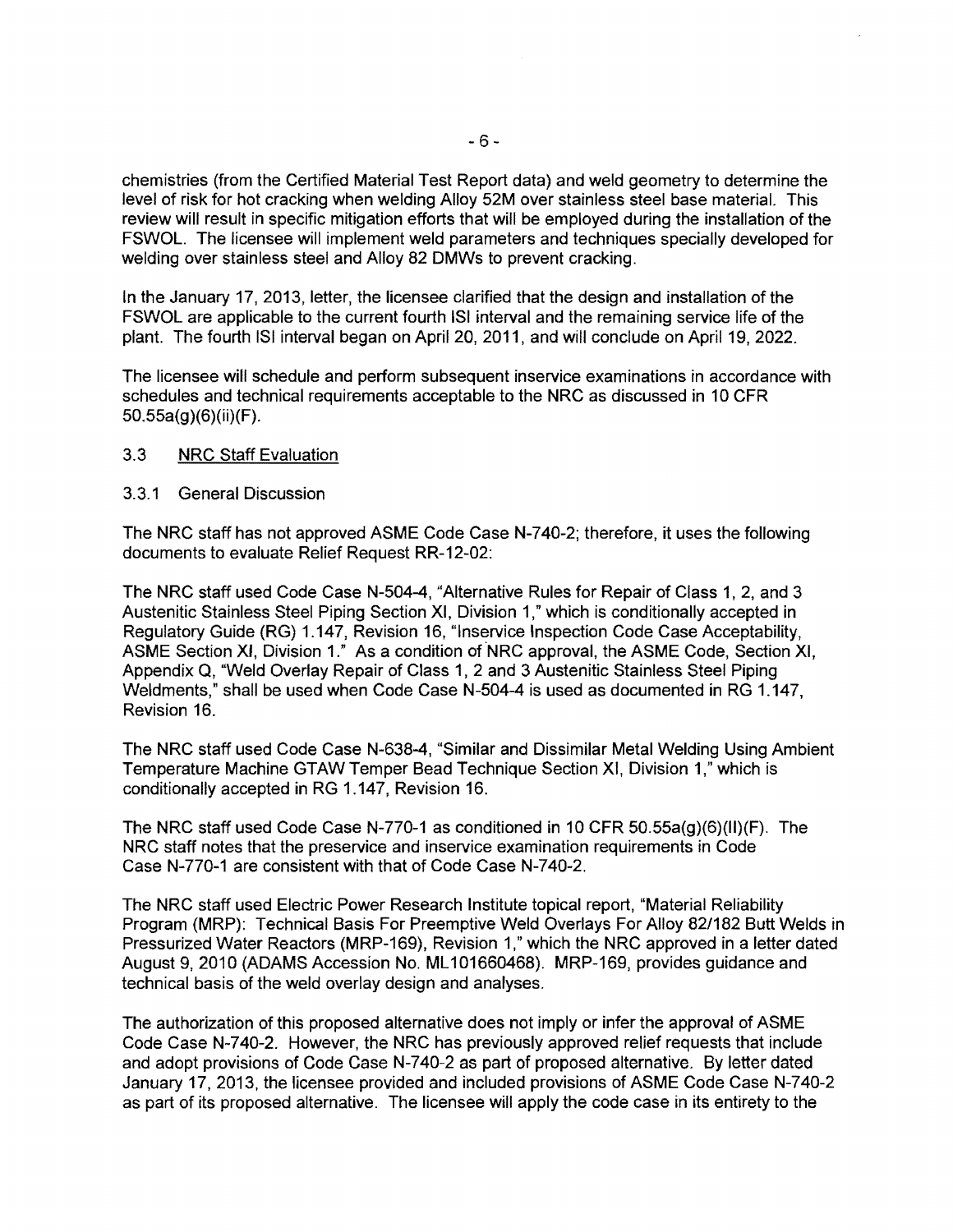subject weld overlay with two exceptions:

- (1) Final UT examination of the finished FSWOL will be performed using EPRI PDI demonstrated UT examination procedures and personnel in lieu of ASME Section XI, Appendix VIII, Supplement 11, as discussed in the TMI-1 Relief Request 14R-05. That relief request addressed ASME Section XI, Appendix VIII, Supplement 11 qualification requirements for examination of FSWOLs and is applicable to existing and future structural weld overlays and all fourth 10-year 151 interval examinations on this weld overlay.
- (2) The geometry of the stainless steel elbow limits UT coverage at the intrados of the elbow which results in less than 100 percent coverage.

The NRC staff evaluation of the proposed alternative, including these exceptions, is described below.

### 3.3.2 Design Analysis

By letter dated January 17,2013, the licensee supplemented the application dated October1B, 2012, with its weld residual stress analysis, crack growth analysis, weld overlay sizing calculation, and ASME Section III stress analysis for the FSWOL design. By letter dated March 11, 2013, the licensee provided updated analyses correcting proprietary markings in several of these analyses. The technical content of the analyses did not change between the two supplements.

### 3.3.2.1 Weld Residual Stress Analysis

The licensee developed a finite element model to analyze the weld residual stress. The finite element model simulated the DMW, MU-394BM, joining the safe-end to the letdown nozzle and the second DMW, MU-395BM, joining the safe-end to the elbow. The model included cycles from an ambient condition to a steady state operating condition and a return to an ambient condition. The model also simulated a repair of a 50 percent through wall flaw connected to the inside surface of the DMW. The NRC staff finds that a 50 percent through-wall flaw repair is acceptable because this assumption would generate an appropriate weld residual stress in the DMWs.

As described in the supplement dated January 17, 2013, the licensee identified an error in one of its calculations. It used the material properties of low alloy steel for the cold leg, which is made of carbon steel. The licensee stated that the error does not affect the outcome of the analysis. The NRC staff finds that using the wrong material properties in the analysis, although not desirable, would not Significantly affect the overlaid DMWs because the FSWOL design contains sufficient margin to maintain the structural integrity of the overlaid DMW, as evidenced by the weld overlay thickness which is about BO percent of the pipe wall thickness.

The NRC staff reviewed the residual stress analysis and finds that the licensee has demonstrated that the FSWOL will generate the favorable compressive stresses at the inside surface of the DMWs and safe-end to minimize crack initiation and propagation at the inside surface of the DMWs and safe-end.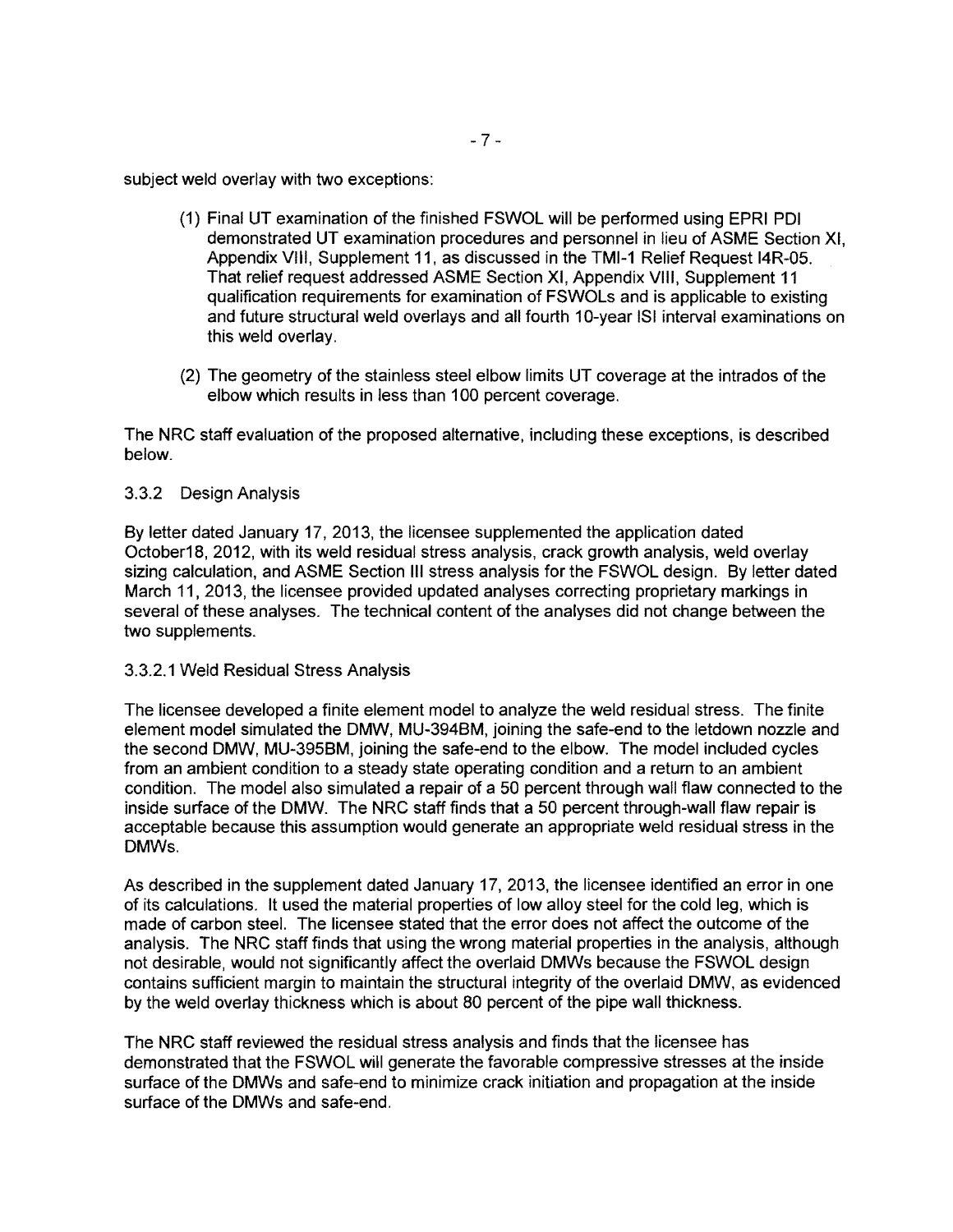### 3.3.2.2 Crack Growth Analysis

The proposed alternative requires that a crack growth analysis be performed. The licensee's crack growth analysis postulated: (a) an inside surface-connected, partial through-wall, 360 degree circumferential flaw in a cylinder, and (b) an inside surface-connected, partial through-wall, semi-elliptical axial flaw to exist at the time the overlay is applied. The initial flaw depths for the circumferential and axial flaws are postulated to be 75 percent of the thickness of the original welds from the inside surface.

For the postulated flaws, the licensee calculated flaw growth based on PWSCC and fatigue degradation mechanisms. PWSCC growth is calculated using the Alloy 82/182 crack growth rate from MRP-115, "Crack Growth Rates for Evaluating Primary Water Stress Corrosion Cracking (PWSCC) of Alloy 82, 182, and 132 Welds." The licensee performed the fatigue crack growth analysis in the weld overlay if the postulated flaws grow through the original DMWs before the remaining service life of 22 years is reached. The licensee used applied stresses from both transient and sustained normal operating loads. The results from the crack growth calculation show that the final flaw depth after 22 years of service is less than the allowable flaw depth in accordance with the ASME Code, Section XI, acceptance criteria.

The NRC staff finds that the licensee postulated an initial flaw size in the axial and circumferential direction that is consistent with MRP-169, Revision 1, and, therefore, the postulated flaw size is acceptable. The licensee assumed fatigue is the degradation mechanism and not PWSCC for a flaw that may be propagated into the weld overlay from the DMW. The licensee's underlining assumption was that Alloy 52 weld metal used for the FSWOL is resistant to PWSCC; therefore, PWSCC degradation mechanism needs not to be considered for the flaw growth calculation in the weld overlay. The NRC and industry are currently performing research in PWSCC growth in Alloy 52 material. The preliminary results show that PWSCC may occur in Alloy 52 weld metal under certain conditions, although crack growth rate in Alloy 52 material is slower than in Alloy 82/182 material. Based on the slow growth rate in Alloy 52 material, the NRC staff finds that the licensee's assumption of a fatigue crack degradation mechanism is acceptable. Further, as proposed, the proposed alternative and Code Case N-770-1 require the subject DMWs to be re-inspected periodically. Thus, there is reasonable assurance of the structural integrity of the overlay because the specified inspections will allow for appropriate corrective action to be taken, if required.

#### 3.3.2.3 Weld Overlay Sizing Analysis

The licensee designed the FSWOL sizing based on the assumed flaw size of 100 percent through-wall circumferential flaw for the entire circumference and a 100 percent through-wall axial flaw. The FSWOL length extends the combined length of the two DMWs and Alloy 600 safe-end. In the letter dated January 17, 2013, the licensee stated that the FSWOL thickness will be 0.30 inches minimum and 0.54 inches maximum, except at the elbow to safe-end transition where the thickness will be greater due to the FSWOL geometry required to facilitate UT examinations.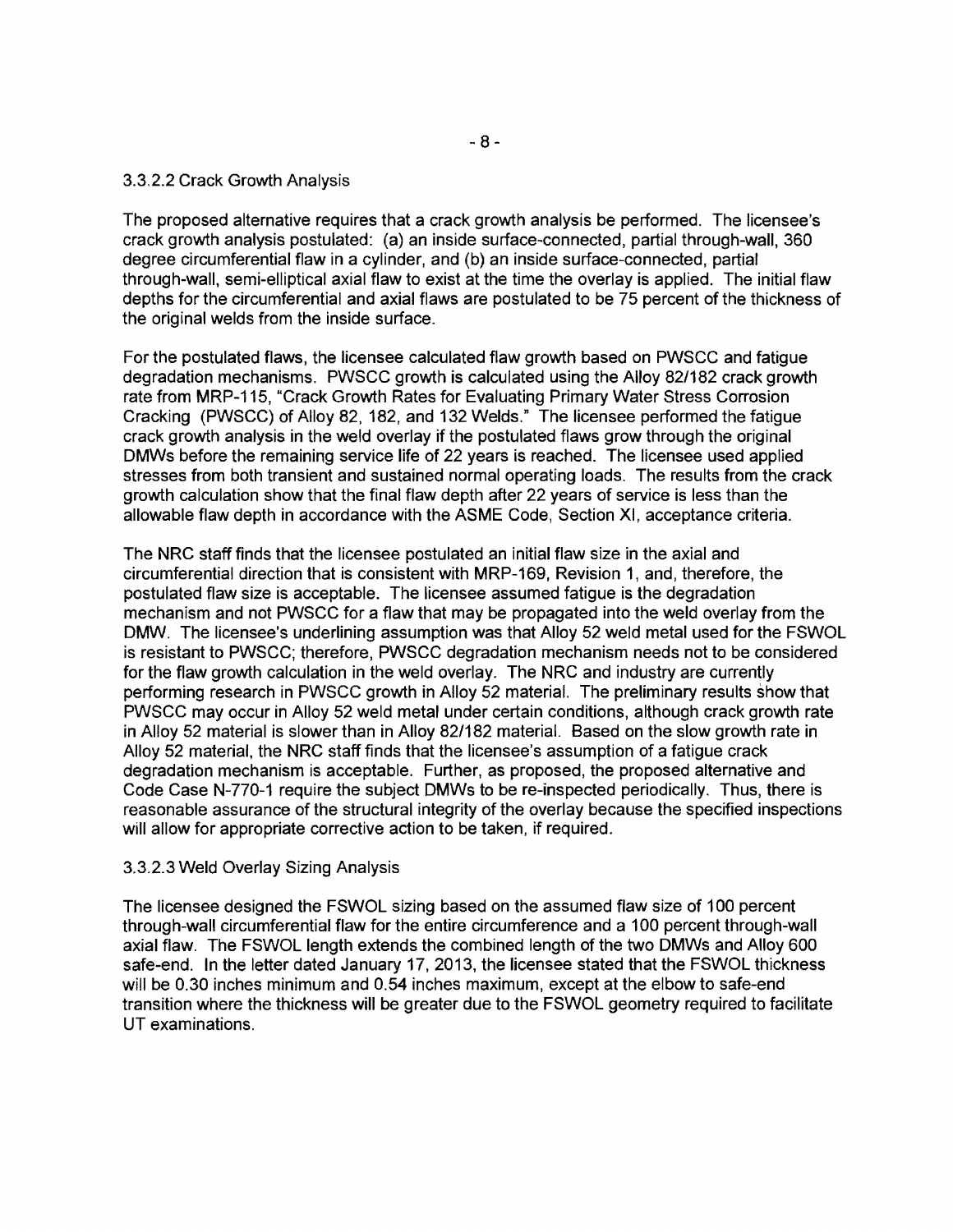3.3.2.4 ASME Section III Analysis

The licensee analyzed the effects of the FSWOL on the adjacent piping system in accordance with the requirements of the ASME Code, Section III. The NRC staff reviewed the submitted analysis and finds that the overlaid letdown nozzle configuration satisfies the primary, primary plus secondary stress requirements, and the criteria for fatigue in accordance with the ASME Code, Section III. The NRC staff finds that the maximum primary plus secondary, membrane plus bending stress intensity ranges and fatigue usage factors for the letdown nozzle are all within the allowable of the ASME Code, Section III.

#### 3.3.2.5 Design Analysis Section Conclusion

The NRC staff finds that the above analyses are consistent with MRP-169, Revision 1, and therefore, are acceptable.

#### 3.3.3 Welding

The licensee will use the ambient temperature temper bead welding as specified in Mandatory Appendix I of Code Case N-740-2 when applying weld metal on the carbon steel nozzle. Appendix I is an earlier version of ASME Code Case N-638-4. The NRC staff finds that the requirements in Mandatory Appendix I are consistent with the requirements in Code Case N-638-4; therefore, Appendix I of Code Case N-740-2 is acceptable for use.

Section 5.0 of the relief request discusses the installation of one sulfur mitigation layer to prevent hot cracking on the stainless steel piping prior to depositing Alloy 52 weld material. The NRC staff asked the licensee to discuss whether the delta ferrite number of this mitigation layer satisfies the delta ferrite requirements of paragraph (e) in Code Case N-504-4.

By letter dated January 17, 2013, the licensee responded that the weld filler material for the sulfur mitigation layer will be ER309L stainless steel that produced a 9 FN [ferrite number] during vendor testing. The licensee expects that the as-deposited ferrite number will be at least 7.5 FN. The licensee stated that the ER309L weld metal improves Alloy 52M weldability by minimizing the potential of hot cracking from contaminants (Le., sulfur, phosphorous, etc.) in the underlying stainless steel base material. The licensee further stated that because no structural credit is taken for the ER309L applied weld material, the minimum FN specified in Code Cases N-504-4 (paragraph (e)) and N-740-2 (paragraph  $1.2(e)(1)$ ) is not applicable.

The NRC staff notes that contrary to the licensee's statement above, the delta ferrite number requirement in Code Case N-504-4 is applicable to the sulfur mitigation layer even though the mitigation layer is not considered for structural purpose. The purpose of the delta ferrite number requirement is to minimize cracking in the weld metal. Cracking in the sulfur mitigation layer would not be conducive to achieve a sound structural integrity of the overlaid DMWs, even if that layer is not being considered as a structural layer. However, the NRC staff notes that the licensee will use the ER309L weld filler material which has a 9 FN, and that the deposited weld will have at least a FN of 7.5. Based on this review, the NRC staff finds that the licensee has satisfied the delta ferrite number requirements of Code Case N-504-4.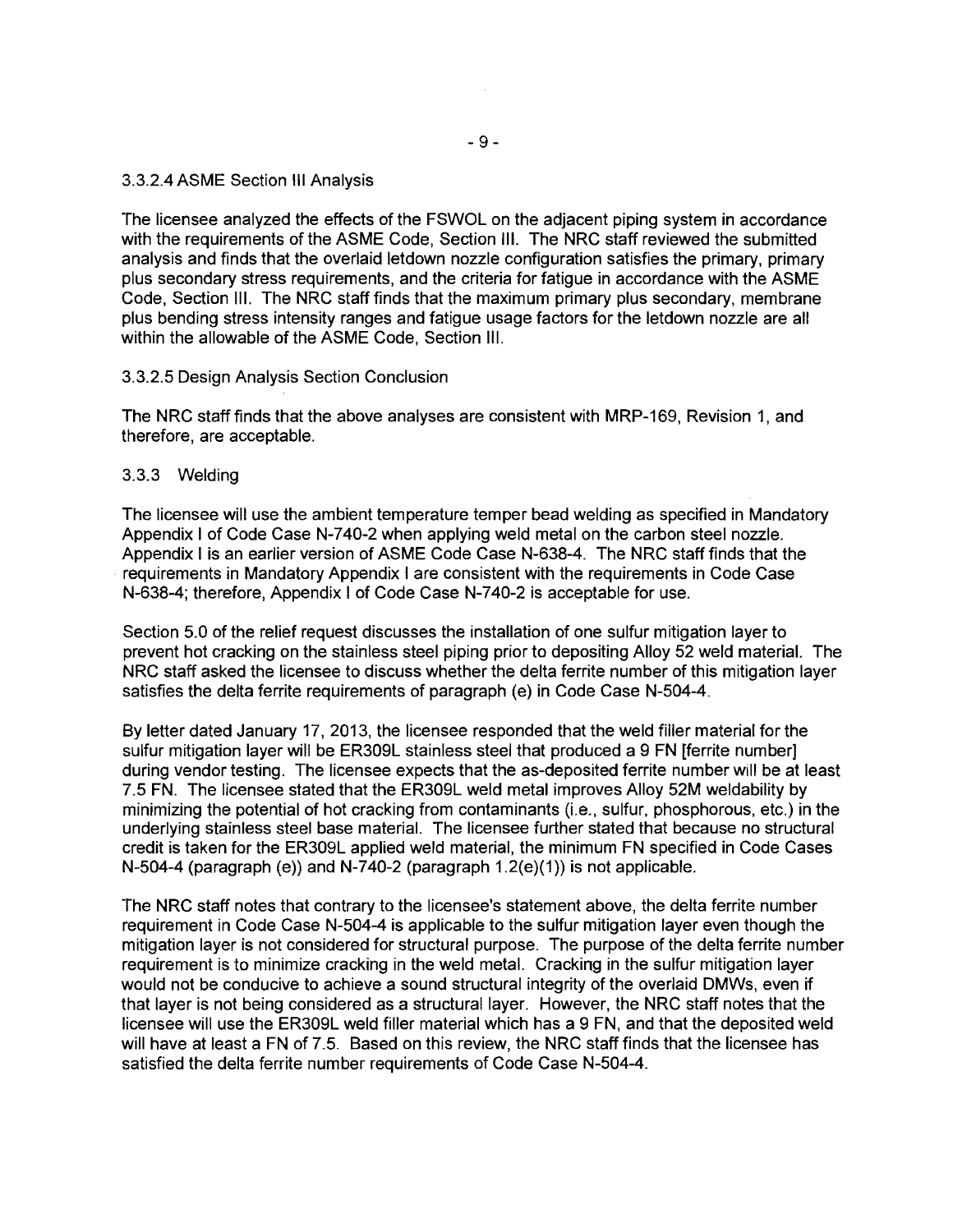### 3.3.4 Examination

### 3.3.4.1 Pre-Installation Examination

As stated above, the licensee will perform a bare metal visual examination and penetrant testing of the subject DMWs prior to FSWOL installation as part of preparation. However, the licensee stated that it will not perform ultrasonic examinations of the subject DMWs prior to installing FSWOL. The NRC staff notes that the licensee is not required to perform UT of the subject DMWs prior to FSWOL installation. If UT is not conducted prior to FSWOL installation, the licensee is required to assume a 75 percent through-wall flaw occurring in the DMWs when it performs crack growth calculations, as described in Code Case N-740-2. As discussed above, the licensee has assumed a 75 percent flaw in the DMWs in its crack growth calculation. Therefore, the NRC staff finds that the assumed flaw in the DMWs is acceptable. The NRC staff notes that Section 2 of Code Case N-740-2 requires that if a flaw is detected in the outer 25 percent of the original weld after the FSWOL installation, the licensee is required to analyze the flaw that is a combination of the detected flaw size and the 75 percent through-wall flaw (i.e., adding both flaw depth) in the crack growth calculation.

After the FSWOL is installed, the proposed alternative requires the licensee to perform acceptance examination, pre-service examination, and inservice examination. The proposed alternative also specifies the required examination volume and area for each of these examinations as discussed below.

### 3.3.4.2 Acceptance Examination

The required acceptance examination volume is the weld overlay itself and is shown in Figures 2(b)(1), 2(b)(2), and 2(b)(3) in the supplement dated January 17, 2013. As stated in Section 3(a) of Code Case N-740-2, the weld overlay will satisfy the surface examination acceptance criteria for welds of the Construction Code or the ASME Code, Section III, NB-5300. The weld overlay will also satisfy the volumetric examination acceptance standards of the ASME Code, Section XI, IWB-3514.

The licensee indicated that it will not be able to examine a small region of the required weld overlay volume at the elbow intrados because of the proximity of the elbow interfering with the UT transducer and causing transducer lift-off and loss of contact with the FSWOL. The licensee stated that the angle beam circumferential scans and the downstream axial scans will be reduced. The licensee will be able to provide examination coverage for the weld overlay that is located directly on top of welds MU-394BM and MU-395BM. The examination volume that the licensee will not be able to cover is in the weld overlay at the elbow, not at the DMWs. The NRC staff finds that the inspection of the structural integrity of the overlaid DMWs will not be affected by this missing volume coverage because the missing volume is not located directly on top of the DMWs.

### 3.3.4.3 Preservice and lnservice Examinations

ASME Code Case N-740-2 provides requirements for the preservice and inservice examinations, including acceptance criteria, examination volume and inspection frequencies. The overlaid DMWs need to satisfy the acceptance standards of the ASME Code, Section XI,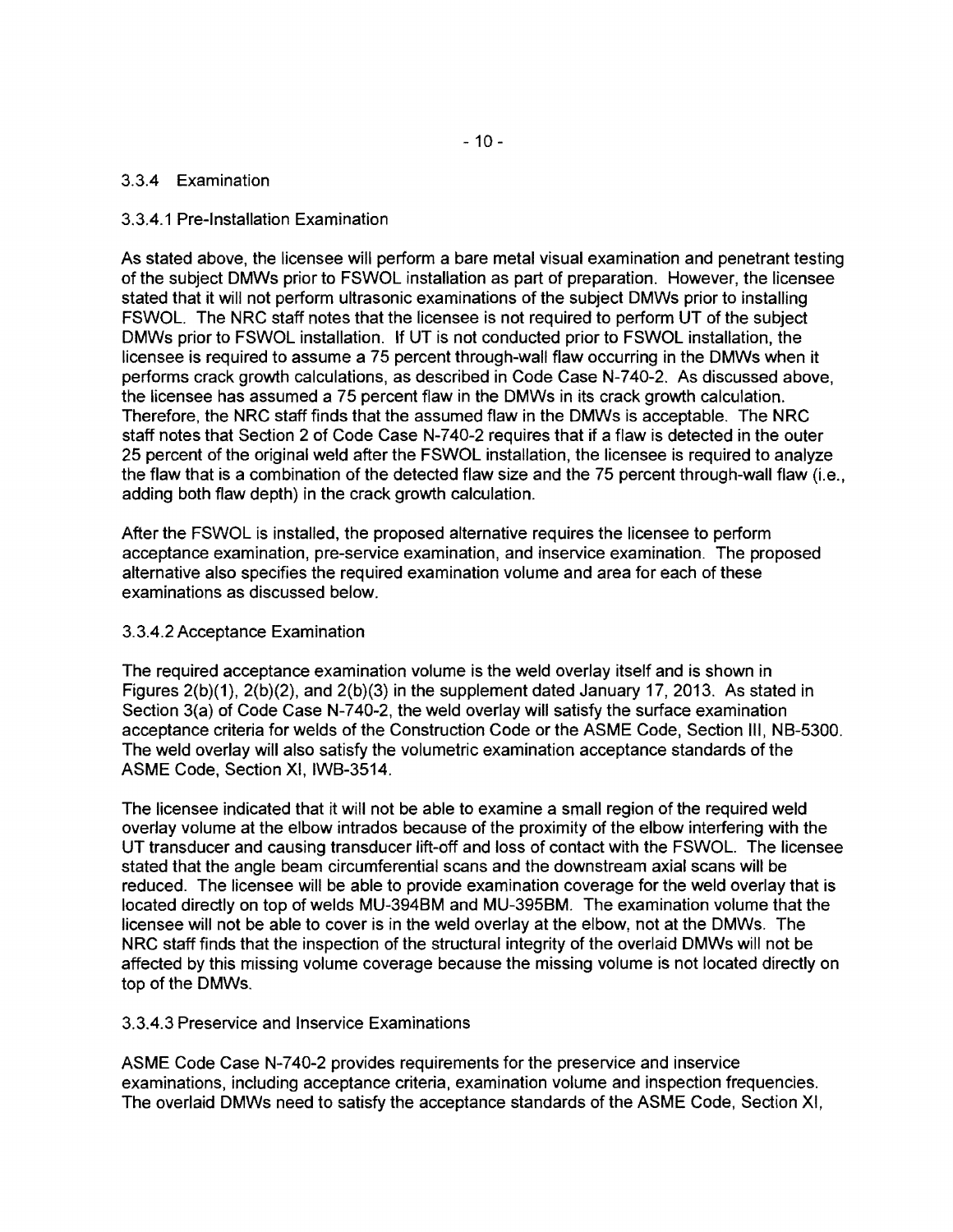IWB-3514 for the volumetric examination performed during the preservice and ISis. In addition to ASME Code Case N-740-2, Section 5.0 of the relief request stated that preservice and inservice examination of the completed FSWOL will be performed according to ASME Code Case N-770-1, which is conditioned by 10 CFR 50.55a(g)(6)(ii)(F). By letter dated January 17, 2013, the licensee provided specific provisions in Code Case N-770-1 that are applicable to the examination of the overlaid DMWs. They are as follows:

- Section 2200, Baseline Examination, of Code Case N-770-1 which requires a baseline examination. The licensee stated that the DMWs have not received a baseline examination and a baseline examination cannot be adequately completed due to the current configuration. The current configuration does not allow for completing any axial scanning of the elbow to safe-end weld.
- Section 2220, Preservice Examination After Repair/Replacement Activities or Stress Improvement, of Code Case N-770-1 which requires a preservice examination of the finished FSWOL. The licensee stated that Table 1, Figure 2 of Code Case N-770-1 applies to the examination extent for preservice examination and the acceptance criteria of Section 3130 are applicable with limitations as noted in Section 2220.
- Section 2410, *Examination Program*, of Code Case N-770-1 which specifies provisions for the inservice examinations of the finished FSWOL. The licensee stated that Inspection Item F in Table 1 of Code Case N-770-1 applies, which identifies Figure 2 as the applicable examination extent and Section 3130 for acceptance criteria. The FSWOL will be re-examined during one of the next two refueling outages following application as required by Table 1 of Code Case N-770-1, If no indications of crack growth or new indications are identified in the examination performed no later than the second refueling outage after the FSWOL is installed, then the FSWOL will be included in a 25 percent sample of overlay repairs requiring examination during the inspection interval. Footnotes 1, 4, 6(a) (for Inspection Item F), 8, 9 and 10 of Table 1 are applicable to these examinations. The licensee stated that deferral of examinations as described in Footnote 11 will not be applied to this FSWOL application.
- Sections 2420, Successive Examinations, and 2500, Examination Requirements, of Code Case N-770-1 which are all applicable except -2500(b) because Section 2500(b) is related to cast stainless steel. The subject letdown nozzle does not contain cast stainless steel. The licensee stated that the additional requirements of 10 CFR 50,55a(g)(6)(ii)(F)(4) are applicable to Section 2500(c) which is related to examination coverage and which is discussed later in this safety evaluation in detail.
- The acceptance standards in Section 3130, Inservice Volumetric Examinations, of Code Case N-770-1 is applicable to this FSWOL including applicable 10 CFR 50.55a(g)(6)(ii)(F)(6) conditions.
- The acceptance standards in Section 3140, Inservice Bare Metal Visual Examinations, of Code Case N-770-1 are applicable because the licensee will perform a visual examination prior to FSWOL application, except that visual examinations after FSWOL application are not required by Code Case N-770-1. The NRC staff notes that the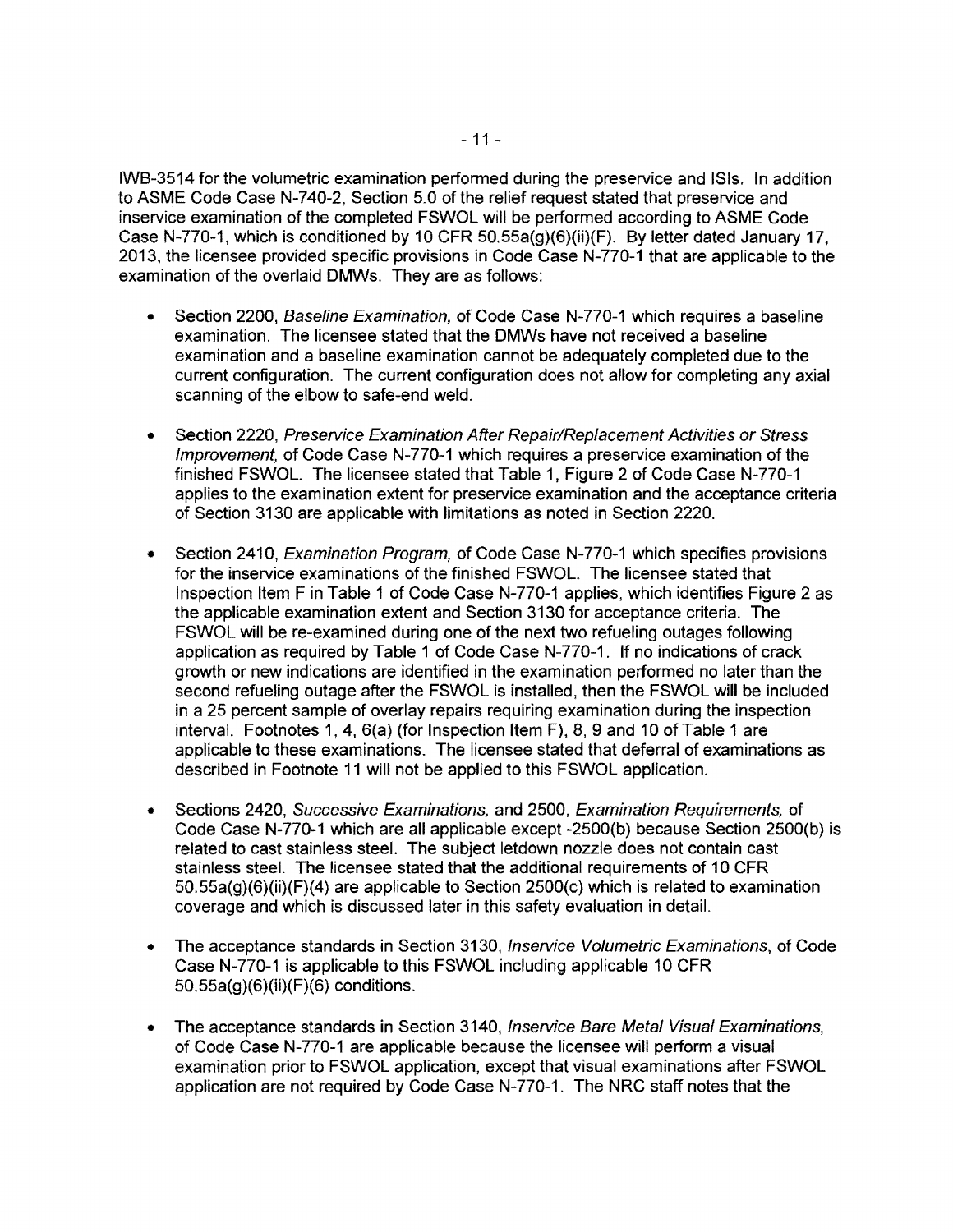licensee must follow the bare metal visual examination requirement mandated in 10 CFR 50.55a(g)(6)(ii)(E) .

• Section 3200, Supplemental Examinations, of Code Case N-770-1 is applicable to the letdown nozzle FSWOL. Evidence of leakage prior to FSWOL application would be verified by performing a surface examination prior to welding the FSWOL. The licensee stated that a pre-FSWOL UT examination would not produce meaningful examination results because of weld configuration. The FSWOL is being applied to increase inspectability of the letdown nozzle DMWs. The licensee further stated that the post FSWOL UT examination will identify degradation within the outer 25 percent of the original pipe wall.

As a result of the FSWOL, the licensee classified the overlaid letdown nozzle as Inspection Item F per Table 1 of Code Case N-770-1. Item F is specified for cracked butt weld reinforced by FSWOL. The NRC staff has determined that Item F is an appropriate and acceptable classification because the licensee did not perform an UT examination prior to FSWOL installation and conservatively assumed the DMWs are degraded. The NRC staff finds that the licensee has identified sections in Code Case N-770-1 that are applicable to the FSWOL. The NRC staff notes that Code Case N-740-2 in the licensee's submittal dated January 17, 2013, also provides additional examination requirements for the FSWOL and the licensee needs to follow the examination requirements of Code Cases N-740-2 and N-770-1.

The NRC staff further finds that the proposed acceptance, pre-service, and inservice examinations are consistent with Appendix Q of the ASME Code, Section XI, and therefore acceptable.

### 3.3.4.4 Examination Coverage

Section 5.0 of the relief request states that after the FSWOL is installed, UT examination coverage may achieve less than 98 percent of the required volume because of the intrados of the elbow, but it is still expected to be greater than 90 percent. By letter dated January 17, 2013, the licensee explained that the FSWOL will be examined in two axial directions and two circumferential directions for a total of four directions. The downstream scan will direct the UT beam toward the elbow and the upstream scan will direct the beam toward the nozzle. There will also be clockwise and counter clockwise circumferential scans. The NRC staff noted that the licensee will be able to achieve 100 percent coverage in the axial and circumferential scans of weld MU-394BM. The licensee can also achieve 100 percent coverage in the circumferential scan in all profile locations (0,90, 180, and 360 degree) for weld MU-395BM without any limitations. However, the licensee is not able to achieve 100 percent coverage on the axial scan of weld MU-395BM.

The reduced coverage for weld MU-395BM in the axial scan is caused by the edge of the transducer wedge contacting the elbow intrados, causing transducer lift-off and loss of contact with the FSWOL surface. The limitation is maximum at the intrados. The licensee noted that the 100 percent coverage of susceptible material (i.e., the DMW) is achieved after the transducer travels +/-45 degree circumferentially from the intrados. Code Cases N-740-2 and N-770-1 require that at a minimum 100 percent of the overlaid DMW volume be covered by UT, if the coverage of the required examination volume cannot achieve 100 percent. The NRC staff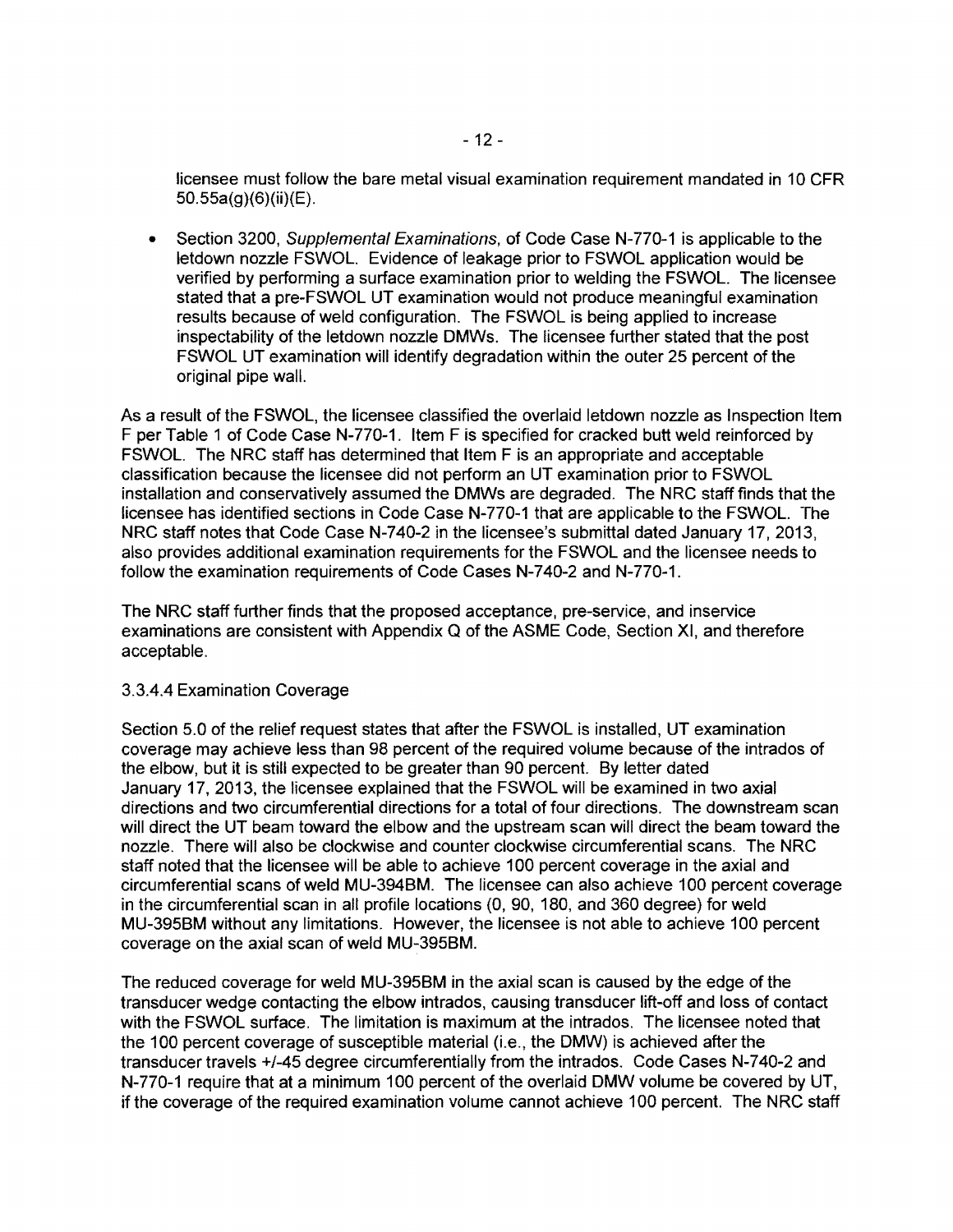asked the licensee to justify how the structural integrity of weld MU-39SBM can be verified in the future if 100 percent of examination coverage of the overlaid weld MU-39SBM cannot be achieved. By letter dated January 17, 2013, the licensee responded that structural integrity of the overlaid weld MU-39SBM is acceptable because:

- 1. There is excessive FSWOL thickness at the intrados. The minimum deposited FSWOL thickness is 0.30 inches. However, due to the elbow geometry at the intrados the FSWOL thickness is significantly greater at the intrados to allow for UT examination. A flaw that originates at the elbow DMW toe is expected to be detected as it grows through the Alloy S2M FSWOL material.
- 2. The licensee has performed a supplemental analysis to address potential flaws in the DMW in the region of limited coverage. Both axial and 360 degree circumferential flaws that extend through the full thickness of the original DMW material at the region of limited coverage are evaluated. The supplemental analysis results show that the final flaw depths after 22 years of service (through current end of license) is less than the allowable flaw depths per ASME Section XI acceptance criteria. Thus, the analysis demonstrates that the design has sufficient FSWOL thickness.
- 3. If a flaw initiates from the inside surface at the elbow to DMW interface, it is expected to follow the weld edge bevel towards the outside surface, which results in a flaw oriented so that detection is possible with the axial scan that is directed toward the elbow. The licensee stated that it is able to achieve 100 percent coverage of the susceptible material with the axial scan directed toward the elbow.
- 4. Degradation in the FSWOL material would be expected to be due to fatigue. Flaws due to fatigue in the FSWOL would be expected to be perpendicular to the outside surface of the FSWOL. This type of flaw would be detectable by the axial scan oriented toward the elbow.
- S. Liquid penetrant examinations are performed prior to FSWOL application to verify the absence of surface flaws.

The NRC staff finds that the licensee will achieve sufficient examination coverage in the axial and circumferential scans to monitor the structural integrity of MU-39SBM albeit a limited volume cannot be examined in the axial scan. The NRC staff notes that the overlay thickness at the elbow intrados region is thicker than the overlay on the DMWs because of the geometry. The thicker weld overlay will provide additional structural integrity for the elbow. Therefore, the NRC staff has reasonable assurance that overlaid weld MU39SBM will maintain its structural integrity

#### 3.3.4.S Performance Demonstration Initiative Program

The staff notes that the licensee previously submitted a separate proposed alternative request, 14R-OS, "Request for Relief from Qualification Requirements of ASME Section XI, Appendix VIII, Supplement 11, for Examination of Structural Weld Overlays (SWOLs) in Accordance with 10 CFR SO.SSa(a)(3)(i)." Request 14R-OS proposed alternatives to the ASME Code, Section XI, Appendix VIII, Supplement 11, inspection requirements which are applicable to the DM welds in RR-12-02 for the TMI-1 fourth 10-year lSI interval. The licensee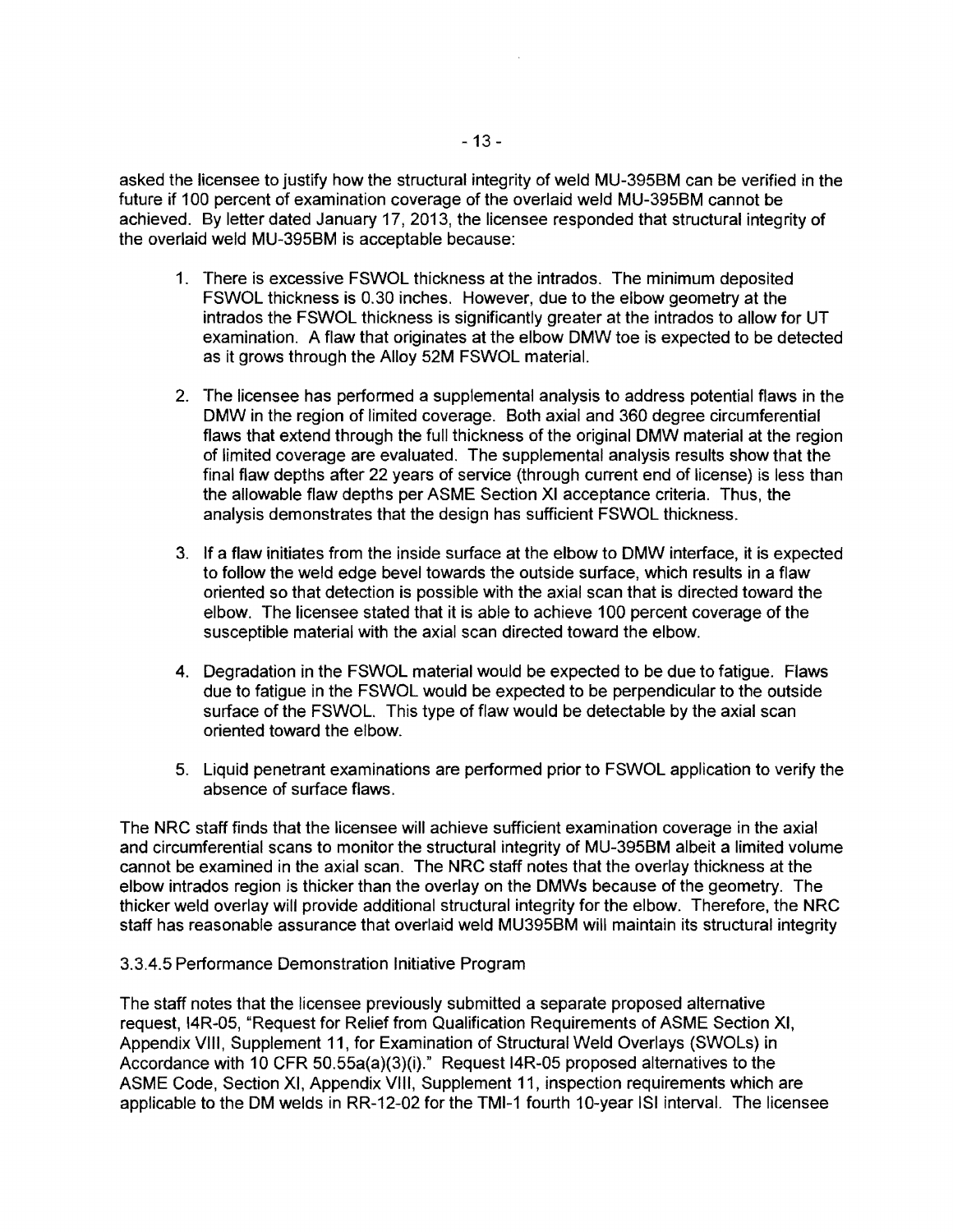did not request any deviations from the NRC-approved proposed alternative request 14R-05 in RR-12-02. By letter dated July 20,2011, the NRC authorized 14R-05 for use of the POI program in lieu of the ASME Code, Section XI, Appendix VIII, Supplement 11, inspection requirements at TMI-1. The scope of 14R-05 includes NRC-approved FSWOL's applied during the fourth lSI interval at TMI-1, and therefore applies to the RR-12-02 overlay. Therefore, the NRC staff finds that the licensee is permitted to use the POI program as described in alternative 14R-05 to examine FWSOL of the cold leg letdown nozzle DMWs.

### 3.3.5 Commitments

The licensee provided the following commitment in the application dated October 18, 2012:

Exelon Generation Company, LLC commits to providing the results of the ultrasonic examination of the Full Structural Weld Overlay on the TMI, Unit 1 lower cold leg letdown nozzle dissimilar metal welds and Alloy 600 safe-end. The results will include: (1) A list of the indications detected, (2) The disposition of all the indications using the standards of ASME Code Cases N-740-2 and N-770-1, (3) The type and, if possible, nature of the indications. Also included in the results will be a discussion of any repairs to the overlay material.

The licensee will provide the results within 30 days after the completion of the last UT examination of weld overlays during the fall 2013 TMI-1, T1R20 refueling outage. The NRC staff reviewed this commitment and finds it acceptable. The NRC staff also concludes that tracking this commitment under the licensee's commitment tracking program is appropriate.

### 4.0 CONCLUSION

In summary, the NRC staff finds that the requirements of proposed alternative RR-12-02 are consistent with the provisions of ASME Code Cases N-504-3, N-638-4, and N-770-1, Appendix Q of the ASME Code, Section XI, and MRP-169, Revision 1. Therefore, proposed alternative in RR-12-02 will provide reasonable assurance of structural integrity and leak tightness of the cold leg letdown nozzle, safe-end and the associated DMWs, after the FSWOL is installed. Accordingly, the staff concludes that the licensee has adequately addressed all of the regulatory requirements set forth in 10 CFR 50.55a(a)(3)(i).

On the basis of the review and evaluation of the licensee's submittals described above, the NRC staff concludes that the proposed alternative would provide an acceptable level of quality and safety. The staff also notes that the inspection requirements as mandated in 10 CFR  $50.55a(g)(6)(ii)(F)$  are applicable to the future ISI of the overlaid DMWs and safe-end. Therefore, pursuant to 10 CFR 50.55a(a)(3)(i), the staff authorizes the use of RR-12-02 for the repair of the subject the cold leg letdown nozzle, safe-end, and associated Alloy 82/182 OM welds. The design and installation portion of RR-12-02 is authorized for the remaining life of the components, including future plant life extension. The inspection requirements of RR-12-02 are authorized for the TMI-1 fourth 10-year lSI interval, which will conclude on April 19, 2022.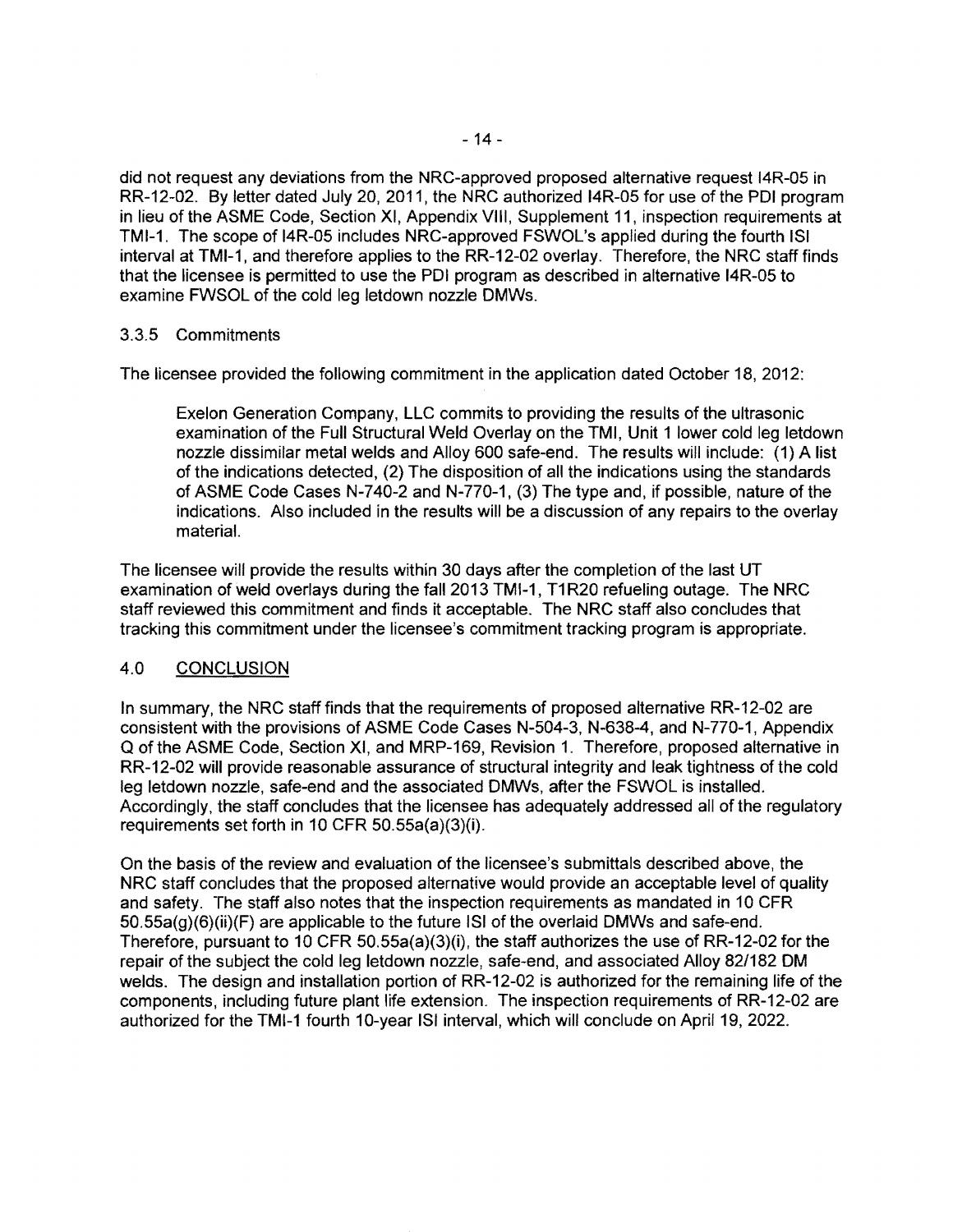All other ASME Code, Section XI, requirements for which relief was not specifically requested and authorized by the NRC staff remain applicable, including the third party review by the Authorized Nuclear Inservice Inspector.

Principal Contributors: J. Tsao P. Bamford

Date: June 10, 2013